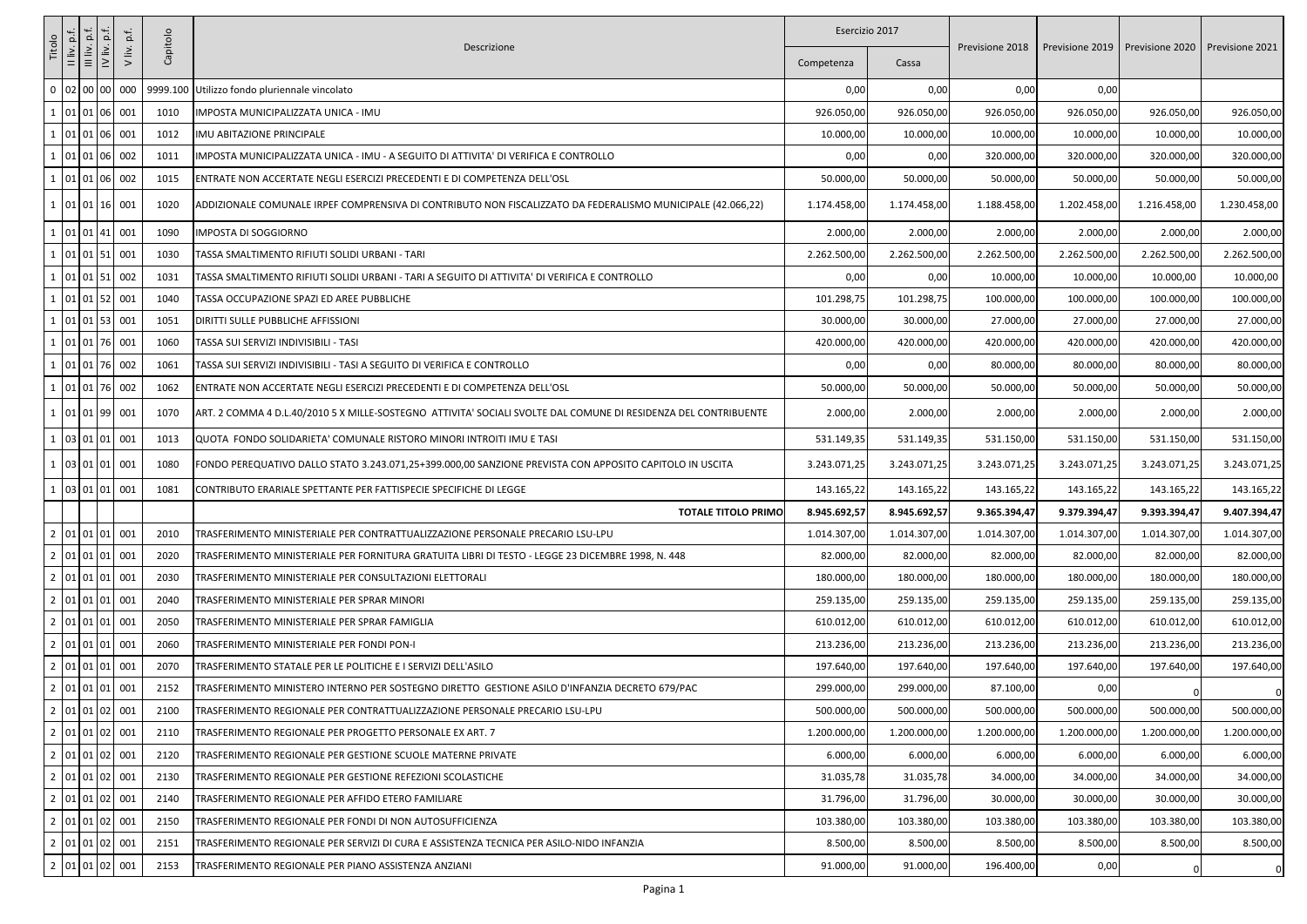|              | $\overline{a}$                | $\Omega$ | p.f.                |          | Descrizione                                                                                    | Esercizio 2017 |              |                 |              |              |                                                     |
|--------------|-------------------------------|----------|---------------------|----------|------------------------------------------------------------------------------------------------|----------------|--------------|-----------------|--------------|--------------|-----------------------------------------------------|
| Titolo       | $     \ddot{v}$ .<br>$\equiv$ | $\geq$   | $\dot{=}$<br>$\geq$ | Capitolo |                                                                                                | Competenza     | Cassa        | Previsione 2018 |              |              | Previsione 2019   Previsione 2020   Previsione 2021 |
|              | 2  01 01 02 001               |          |                     | 2155     | TRASFERIMENTO REGIONALE FONDO NAZIONALE SOSTEGNO ACCESSO ABITAZIONI IN LOCAZIONE               | 97.000,00      | 97.000,00    | 97.000,00       | 97.000,00    | 97.000,00    | 97.000,00                                           |
|              | 2  01  01  02                 |          | 001                 | 2160     | TRASFERIMENTO REGIONALE PER INTERVENTI VARI                                                    | 50.000,00      | 50.000,00    | 50.000,00       | 50.000,00    | 50.000,00    | 50.000,00                                           |
|              | 2  01 01 02 001               |          |                     | 2161     | CONTRIBUTO DALLA REGIONE CALABRIA PER LA SANTIFICAZIONE DEL BEATO ANGELO D'ACRI                | 180.000,00     | 180.000,00   | 0,00            | 0,00         | 0,00         | 0,00                                                |
|              | 2  01 01 02 003               |          |                     | 2200     | TRASFERIMENTO DAL COMUNE DI COSENZA PER TUTELA MINORI ED ADOLESCENTI LEGGE 285/1997            | 88.000,00      | 88.000,00    | 88.000,00       | 88.000,00    | 88.000,00    | 88.000,00                                           |
|              | 2 01 01 02 999                |          |                     | 2180     | TRASFERIMENTO DALL'ISTAT PER INDAGINI                                                          | 5.000,00       | 5.000,00     | 5.000,00        | 5.000,00     | 5.000,00     | 5.000,00                                            |
|              | 2 01 01 02 999                |          |                     | 2190     | TRASFERIMENTO DALL' ANCI PER BONUS ELETTRICO E BONUS GAS                                       | 7.000,00       | 7.000,00     | 7.000,00        | 7.000,00     | 7.000,00     | 7.000,00                                            |
|              |                               |          |                     |          | <b>TOTAL E TITOLO SECONDO</b>                                                                  | 5.254.041,78   | 5.254.041,78 | 4.968.710,00    | 4.685.210,00 | 4.685.210,00 | 4.685.210,00                                        |
|              | 3   01   01   01   004        |          |                     | 3000     | PROVENTI ACQUEDOTTO COMUNALE                                                                   | 1.000.000,00   | 1.000.000,00 | 1.000.000,00    | 1.000.000,00 | 1.000.000,00 | 1.000.000,00                                        |
|              | 3   01   01   01   004        |          |                     | 3001     | PROVENTI FOGNATURA E DEPURAZIONE                                                               | 500.864,00     | 500.864,00   | 500.864,00      | 500.864,00   | 500.864,00   | 500.864,00                                          |
|              | 3   01   01   01   004        |          |                     | 3005     | PROVENTI PER VENDITA ENERGIA ELETTRICA DA PANNELLI FOTOVOLTAICI                                | 0,00           | 0,00         | 18.000,00       | 18.000,00    | 18.000,00    | 18.000,00                                           |
|              | 3   01   02   01   002        |          |                     | 3003     | COOFINANZIAMENTO GESTIONE ASILO NIDO - PROGETTO SOSTEGNO DIRETTO MINISTERO INTERNO PAC         | 20.900,00      | 20.900,00    | 3.300,00        | 0,00         |              |                                                     |
| $\mathbf{3}$ | 01 02 01 008                  |          |                     | 3010     | PROVENTI MENSE SCOLASTICHE                                                                     | 82.759,32      | 82.759,32    | 74.000,00       | 74.000,00    | 74.000,00    | 74.000,00                                           |
|              | 3   01   02   01   012        |          |                     | 3002     | PROVENTI SERVIZIO SVUOTAMENTO POZZI NERI                                                       | 1.000,00       | 1.000,00     | 1.000,00        | 1.000,00     | 1.000,00     | 1.000,00                                            |
|              | 3 01 02 01 014                |          |                     | 3020     | PROVENTI DA ILLUMINAZIONI VOTIVE                                                               | 11.670,84      | 11.670,84    | 12.000,00       | 12.000,00    | 12.000,00    | 12.000,00                                           |
|              | 3   01   02   01   016        |          |                     | 3030     | PROVENTI DA TRASPORTO SCOLASTICO                                                               | 56.120,44      | 56.120,44    | 30.510,00       | 30.510,00    | 30.510,00    | 30.510,00                                           |
|              | 3   01   02   01   020        |          |                     | 3040     | PROVENTI DA PARCHIMETRI E PARCOMETRI                                                           | 6.000,00       | 6.000,00     | 6.000,00        | 6.000,00     | 6.000,00     | 6.000,00                                            |
|              | 3   01   02   01   032        |          |                     | 3050     | PROVENTI DA DIRITTI DI SEGRETERIA E ROGITO                                                     | 15.171,78      | 15.171,78    | 15.000,00       | 15.000,00    | 15.000,00    | 15.000,00                                           |
|              | 3   01   02   01   033        |          |                     | 3059     | PROVENTI DAL MINISTERO DELL'INTERNO PER RESTITUZIONE IMPORTO SU CARTE DI IDENTITA' ELETTRONICA | 105,00         | 105,00       | 1.250,00        | 1.250,00     | 1.250,00     | 1.250,00                                            |
|              | 3   01   02   01   033        |          |                     | 3060     | PROVENTI DA RILASCIO DI CARTE DI IDENTITA'                                                     | 24.817,95      | 24.817,95    | 25.000,00       | 25.000,00    | 25.000,00    | 25.000,00                                           |
|              | 3   01   02   01   033        |          |                     | 3061     | PROVENTI DA RILASCIO DI CERTIFICATI ANAGRAFICI                                                 | 200,00         | 200,00       | 200,00          | 200,00       | 200,00       | 200,00                                              |
|              | 3   01   02   01   033        |          |                     | 3062     | PROVENTI DA RILASCIO DOCUMENTI DI STATO CIVILE                                                 | 100,00         | 100,00       | 100,00          | 100,00       | 100,00       | 100,00                                              |
|              | 3   01   02   01   033        |          |                     | 3063     | INTROITI DIVERSI SU CERTIFICATI ANAGRAFICI                                                     | 100,00         | 100,00       | 100,00          | 100,00       | 100,00       | 100,00                                              |
|              | 3   01   02   01   033        |          |                     | 3064     | PROVENTI DA RILASCIO DI CERTIFICATI URBANISTICI                                                | 97.330,79      | 97.330,79    | 100.000,00      | 100.000,00   | 100.000,00   | 100.000,00                                          |
|              | 3   01   02   01   033        |          |                     | 3065     | PROVENTI DA RILASCIO DOCUMENTI E DIRITTI DI CANCELLERIA NEL SETTORE DI POLIZIA LOCALE          | 500,00         | 500,00       | 500,00          | 500,00       | 500,00       | 500,00                                              |
|              | 3 01 02 01 999                |          |                     | 3004     | COOFINANZIAMENTO COMUNALE AL PIANO ASSISTENZA ANZIANI DA TRASFERIMENTO MINISTERO INTERNO PAC   | 27.900,00      | 27.900,00    | 65.392,00       | 0,00         |              |                                                     |
|              | 3   01   03   01   002        |          |                     | 3090     | CANONE PER CONCESSIONE DI AREE PUBBLICHE INSTALLAZIONI ANTENNE H3G                             | 28.263,96      | 28.263,96    | 21.000,00       | 21.000,00    | 21.000,00    | 21.000,00                                           |
|              | 3   01   03   01   003        |          |                     | 3100     | SOVRACANONE SULLE CONCESSIONI DI DERIVAZIONE IMPIANTO ELETTRICO MUCONE - ENEL                  | 367.621,66     | 367.621,66   | 367.622,00      | 367.622,00   | 367.622,00   | 367.622,00                                          |
|              | 3   01   03   02   002        |          |                     | 3110     | FITTO ATTIVO DI LOCALE SITO IN ARGENTINA -PROVENTI EREDITA' "PARISE"                           | 3.300,00       | 3.300,00     | 3.300,00        | 3.300,00     | 3.300,00     | 3.300,00                                            |
|              | 3 02 01 99 001                |          |                     | 3125     | SANZIONE AGLI AMMINISTRATORI ART. 1 C. 475 LETT. F - LEGGE 232 DELL' 11/12/2016                | 11.354,00      | 11.354,00    | 0,00            | 0,00         |              |                                                     |
|              | 3 02 02 01 001                |          |                     | 3120     | PROVENTI DA MULTE AL CDS, AMMENDE, SANZIONI E OBLAZIONI A CARICO DELLE FAMIGLIE                | 30.000,00      | 30.000,00    | 30.000,00       | 30.000,00    | 30.000,00    | 30.000,00                                           |
|              | 3 02 02 99 001                |          |                     | 3130     | VIOLAZIONI A REGOLAMENTI COMUNALI, ORDINANZE SINDACALI ECC.                                    | 3.000,00       | 3.000,00     | 3.000,00        | 3.000,00     | 3.000,00     | 3.000,00                                            |
|              | 3 03 03 04 001                |          |                     | 3140     | INTERESSI ATTIVI DA DEPOSITI BANCARI O POSTALI                                                 | 100,00         | 100,00       | 100,00          | 100,00       | 100,00       | 100,00                                              |
|              | 3   05   02   02   002        |          |                     | 3200     | ENTRATE DA RIMBORSI DA IVA A CREDITO                                                           | 200.000,00     | 200.000,00   | 200.000,00      | 200.000,00   | 200.000,00   | 200.000,00                                          |
|              | 3 05 99 99 999                |          |                     | 3310     | INTROITI E RIMBORSI DIVERSI                                                                    | 13.768,97      | 13.768,97    | 10.000,00       | 10.000,00    | 10.000,00    | 10.000,00                                           |
|              | 3 03 03 99 002                |          |                     | 3150     | INTERESSI ATTIVI DA CONTRIBUZIONE REGIONALE SU MUTUI IN CORSO DI AMMORTAMENTO                  | 250.858,77     | 250.858,77   | 250.000,00      | 250.000,00   | 250.000,00   | 250.000,00                                          |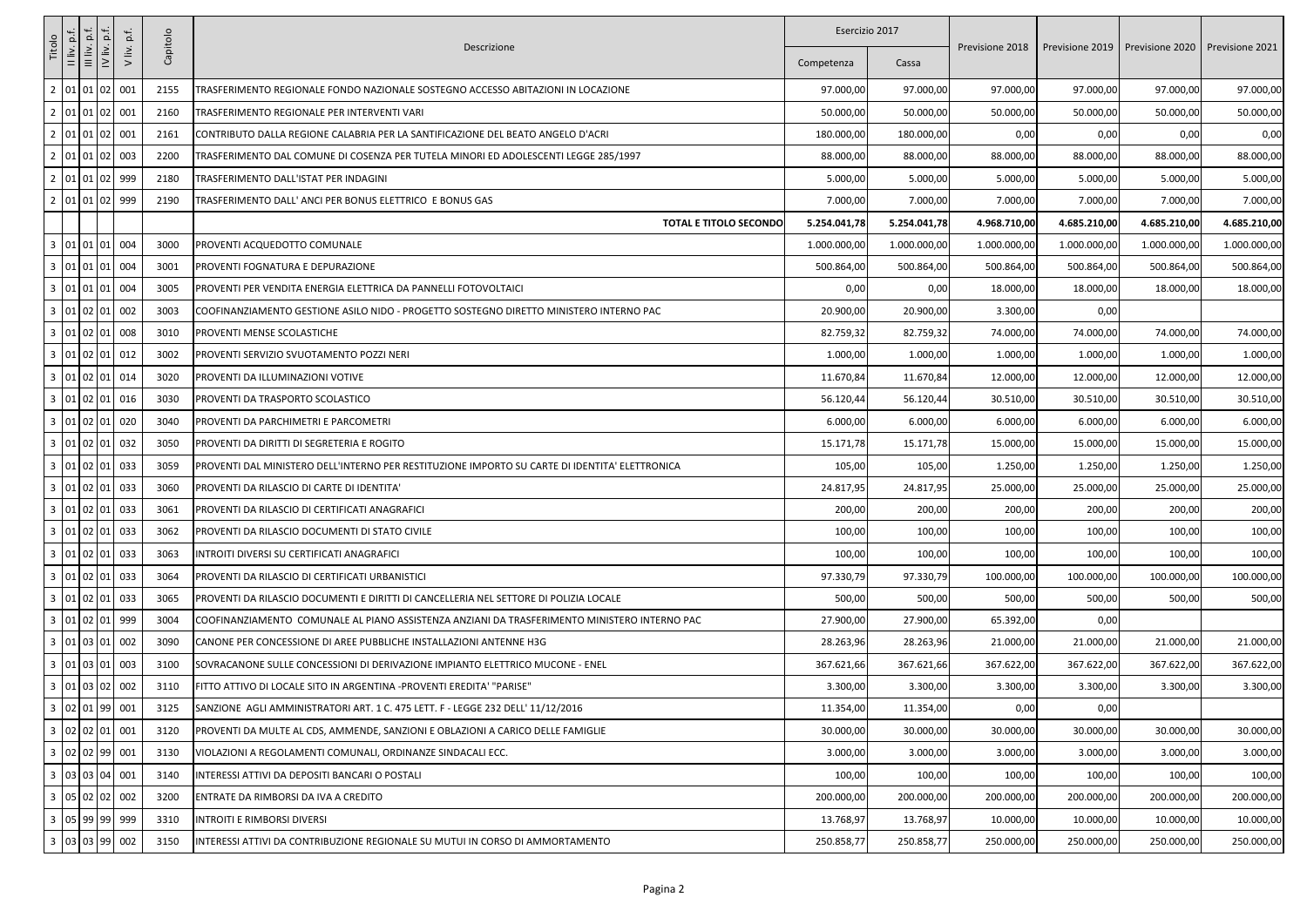| Titolo         | II liv. p.f.<br>$\dot{\mathbf{a}}$ |        | p.f.           | Capitolo | Descrizione                                                                                                                                                       | Esercizio 2017 |               | Previsione 2018 | Previsione 2019   Previsione 2020   Previsione 2021 |               |               |
|----------------|------------------------------------|--------|----------------|----------|-------------------------------------------------------------------------------------------------------------------------------------------------------------------|----------------|---------------|-----------------|-----------------------------------------------------|---------------|---------------|
|                | $III$ liv.                         | $\geq$ | V liv.         |          |                                                                                                                                                                   | Competenza     | Cassa         |                 |                                                     |               |               |
|                | 3 05 99 99 999                     |        |                | 3320     | RECUPERO ASSEGNI AL PERSONALE                                                                                                                                     | 2.541,38       | 2.541,38      | 3.500,00        | 3.500,00                                            | 3.500,00      | 3.500,00      |
|                | 3  05   99   99   999              |        |                | 3330     | RECUPERO IRAP ANNO 2016                                                                                                                                           | 28.902,00      | 28.902,00     | 25.000,00       | 20.000,00                                           | 20.000,00     | 20.000,00     |
| $\mathbf{3}$   | $ 05 99 99$ 999                    |        |                | 3340     | ENTRATE DA UTILIZZO DI BENI COMUNALI PALAZZO SANSEVERINO - SALA DELLE COLONNE                                                                                     | 200,00         | 200,00        | 30.000,00       | 30.000,00                                           | 30.000,00     | 30.000,00     |
|                |                                    |        |                |          | <b>TOTALE TITOLO TERZO</b>                                                                                                                                        | 2.785.450,86   | 2.785.450,86  | 2.796.738,00    | 2.723.046,00                                        | 2.723.046,00  | 2.723.046,00  |
|                |                                    |        |                |          | <b>TOTALE ENTRATE CORRENTI</b>                                                                                                                                    | 16.985.185,21  | 16.985.185,21 | 17.130.842,47   | 16.787.650,47                                       | 16.801.650,47 | 16.815.650,47 |
| $\overline{4}$ | 01 01 01 001                       |        |                | 4000     | CONDONI EDILIZI E SANATORIE OPERE EDILIZIE ABUSIVE                                                                                                                | 20.000,00      | 20.000,00     | 0,00            | 0,00                                                |               |               |
|                | 4   02   01   02   001             |        |                | 4031     | RISTRUTTURAZIONE ED ADEGUAMENTO SISMICO SCUOLA DELL'INFANZIA SAN GIACOMO                                                                                          | 163.900,00     | 163.900,00    | 0,00            | 0,00                                                |               |               |
| 4              | 02 01 02 001                       |        |                | 4032     | EFFICIENTAMENTO ENERGETICO E MIGLIORAMENTO TECNOLOGICO SCUOLA PRIMARIA PASTRENGO                                                                                  | 520.200,00     | 520.200,00    | 0,00            | 0,00                                                |               |               |
| 4              | 02 01 02 001                       |        |                | 4033     | IRISTRUTTURAZIONE ED ADEGUAMENTO SISMICO SCUOLA PRIMARIA DUGLIA                                                                                                   | 421.500,00     | 421.500,00    | 0,00            | 0,00                                                |               |               |
|                | 4   02   01   02   001             |        |                | 4034     | ADEGUAMENTO SISMICO IMPIANTI TECNOLOGICI SCUOLA PRIMARIA VIA CAMPO SPORTIVO                                                                                       | 0,00           | 0,00          | 957.200,00      | 0,00                                                |               |               |
|                | 4 02 01 02 001                     |        |                | 4035     | ADEGUAMNETO SISMICO SCUOLA DELL'INFANZIA E PRIMARIA FORESTA                                                                                                       | 0,00           | 0,00          | 780.300,00      | 0,00                                                |               |               |
| 4              | 02 01 02 001                       |        |                | 4036     | ADEGUAMENTO SISMICO MEDIANTE DEMOLIZIONE E RICOSTRUZIONE SCUOLA DELL'INFANZIA E PRIMARIA PADIA                                                                    | 0,00           | 0,00          | 739.700,00      | 0,00                                                |               |               |
|                | 4 02 01 02 001                     |        |                | 4037     | REALIZZAZIONE NUOVO PLESSO SCOLASTICO LA' MUCONE                                                                                                                  | 0,00           | 0,00          | 0,00            | 798.000,00                                          |               |               |
|                | 02 01 02 001                       |        |                | 4040     | TRASFERIMENTO REGIONALE PER COSTRUZIONE CASERMA DEI CARABINIERI                                                                                                   | 0,00           | 0,00          | 2.262.000,00    | 0,00                                                |               |               |
|                | 4 02 01 02 001                     |        |                | 4100     | TRASFERIMENTO REGIONALE PER ADEGUAMENTO SISMICO STABILI COMUNALI                                                                                                  | 626.800,00     | 626.800,00    | 0,00            | 0,00                                                |               |               |
|                | 4 02 01 02 001                     |        |                | 4110     | ADEGUAMENTO SISMICO EDIFICIO STRATEGICO PER FUNZIONE CENTRO DI SOCCORSO VIA V.JULIA                                                                               | 0,00           | 0,00          | 598.600,00      | 0,00                                                |               |               |
| 4              | 02 01 02 001                       |        |                | 4120     | IINTERVENTI SU IMPIANTI DI PUBBLICA ILLUMINAZIONE PER RISPRMIO ENERGETICO                                                                                         | 0,00           | 0,00          | 150.000,00      | 0,00                                                |               |               |
|                | 4   02   01   02   001             |        |                | 4121     | COMPLETAMENTO PIAZZA BEATO ANGELO                                                                                                                                 | 252.500,00     | 252.500,00    | 1.668.160,00    | 0,00                                                |               |               |
|                | 4 02 01 02 001                     |        |                | 4122     | MARCIAPIEDE ROTONDE VIA ALDO MORO                                                                                                                                 | 0,00           | 0,00          | 300.000,00      | 0,00                                                |               |               |
|                |                                    |        | 4 02 01 02 001 | 4130     | RIQUALIFICAZIONE URBANA CENTRO URBANO REALIZZAZIONE PISL I.S.O.L.A.                                                                                               | 254.100,00     | 254.100,00    | 0,00            | 0,00                                                |               |               |
|                | 4   02   01   02   001             |        |                | 4131     | POTENZIAMENTO RETE IDRICA CENTRO E FRAZIONI                                                                                                                       | 0,00           | 0,00          | 990.600,00      | 0,00                                                |               |               |
|                | 4 02 01 02 001                     |        |                | 4132     | AMPLIAMENTO ACQUEDOTTO USO IRRIGUO VALLONE U MIDU- SCUVA -CERASELLO - POLICARETTO                                                                                 | 0,00           | 0,00          | 400.000,00      | 0,00                                                |               |               |
|                | 4   02   01   02   001             |        |                | 4133     | IADEGUAMENTO IMPIANTI DI DEPURAZIONE E RETE FOGNARIA NEL TERRITORIO COMUNALE                                                                                      | 1.500.000,00   | 1.500.000,00  | 13.500.000,00   | 0,00                                                |               |               |
|                | 4   02   01   02   001             |        |                | 4134     | REALIZZAZIONE IMPIANTI FOTOVOLTAICI SU IMPIANTI DI DEPURAZIONE ACRI CENTRO - DUGLIA E CAPANNONE                                                                   | 0,00           | 0,00          | 773.032,00      | 0,00                                                |               |               |
|                | 4 02 01 02 001                     |        |                | 4135     | ADEGUAMENTOACQUEDOTTO OMINIELLO- BOCCA DI LATTE CON NUOVO TRACCAITO OMINIELLO- CENTRALE ENEL ED<br>INSTALLAZIONE IMPIANTO FOTOVOLTAICO                            | 0,00           | 0,00          | 1.500.000,00    | 1.000.000,00                                        |               |               |
|                | 4 02 01 02 001                     |        |                | 4140     | TRASFERIMENTO REGIONALE PER RISTRUTTURAZIONE PALAZZO SPROVIERI                                                                                                    | 730.000,00     | 730.000,00    | 0,00            | 0,00                                                |               |               |
|                | 4 02 01 02 001                     |        |                | 4141     | COMPLETAMENTO TEATRO COMUNALE                                                                                                                                     | 436.100,00     | 436.100,00    | 0,00            | 0,00                                                |               |               |
|                | 4 02 01 02 001                     |        |                | 4150     | TRASFERIMENTO REGIONALE PER RISTRUTTURAZIONE PALAZZO FERAUDO                                                                                                      | 200.000,00     | 200.000,00    | 0,00            | 0,00                                                |               |               |
|                | 4 02 01 02 001                     |        |                | 4171     | REALIZZAZIONE CAMPI CALCETTO SERRICELLA - POLICARETTO E SISTEMAZIONE AREA DI PERTINENZA                                                                           | 0,00           | 0,00          | 349.600,00      | 0,00                                                |               |               |
|                | 4   02   01   02   001             |        |                | 4172     | REALIZZAZIONE CAMPI DI CALCETTOGUGLIELMO - QUARTIERE LOGNA - CAPPUCCINI E CAMPO DA TENNIS                                                                         | 0,00           | 0,00          | 420.100,00      | 0,00                                                |               |               |
| $\overline{4}$ | 02 01 02 001                       |        |                | 4211     | AMPLIAMENTO E ADEGUAMENTO CIMITERI ACRI CENTRO E FRAZIONI                                                                                                         | 400.000,00     | 400.000,00    | 600.000,00      | 0,00                                                |               |               |
| $\overline{4}$ | 02 01 02 001                       |        |                | 4212     | CENTRO DI PRIMO SOCCORSO E ACCOGLIENZA (CPSA) ENTE VAGLICA CON DEVOLUZIONE DI MUTUI                                                                               | 386.200,00     | 386.200,00    | 1.283.810,00    | 0,00                                                |               |               |
|                | 4   04   01   08   003             |        |                | 4200     | ENTRATE DA VENDITA EDIFICI SCOLASTICI IN DISUSO                                                                                                                   | 80.000,00      | 80.000,00     | 80.000,00       | 80.000,00                                           |               |               |
|                | 04 01 08 999                       |        |                | 4210     | ALIENAZIONE DI AREE CIMITERIALI                                                                                                                                   | 150.000,00     | 150.000,00    | 150.000,00      | 150.000,00                                          |               |               |
|                | 4 04 02 01 001                     |        |                | 4300     | PROVENTI DA VENDITA TERRENI PATRIMONIO DISPONIBILE LOCALITA' "MONTAGNA PIETRAMORELLA" DA DESTINARE ALL'ORGANO<br>STRAORDINARIO DI LIQUIDAZIONE PER IL RISANAMENTO | 0,00           | 0,00          | 200.000,00      | 200.000,00                                          | 200.000,00    | 200.000,00    |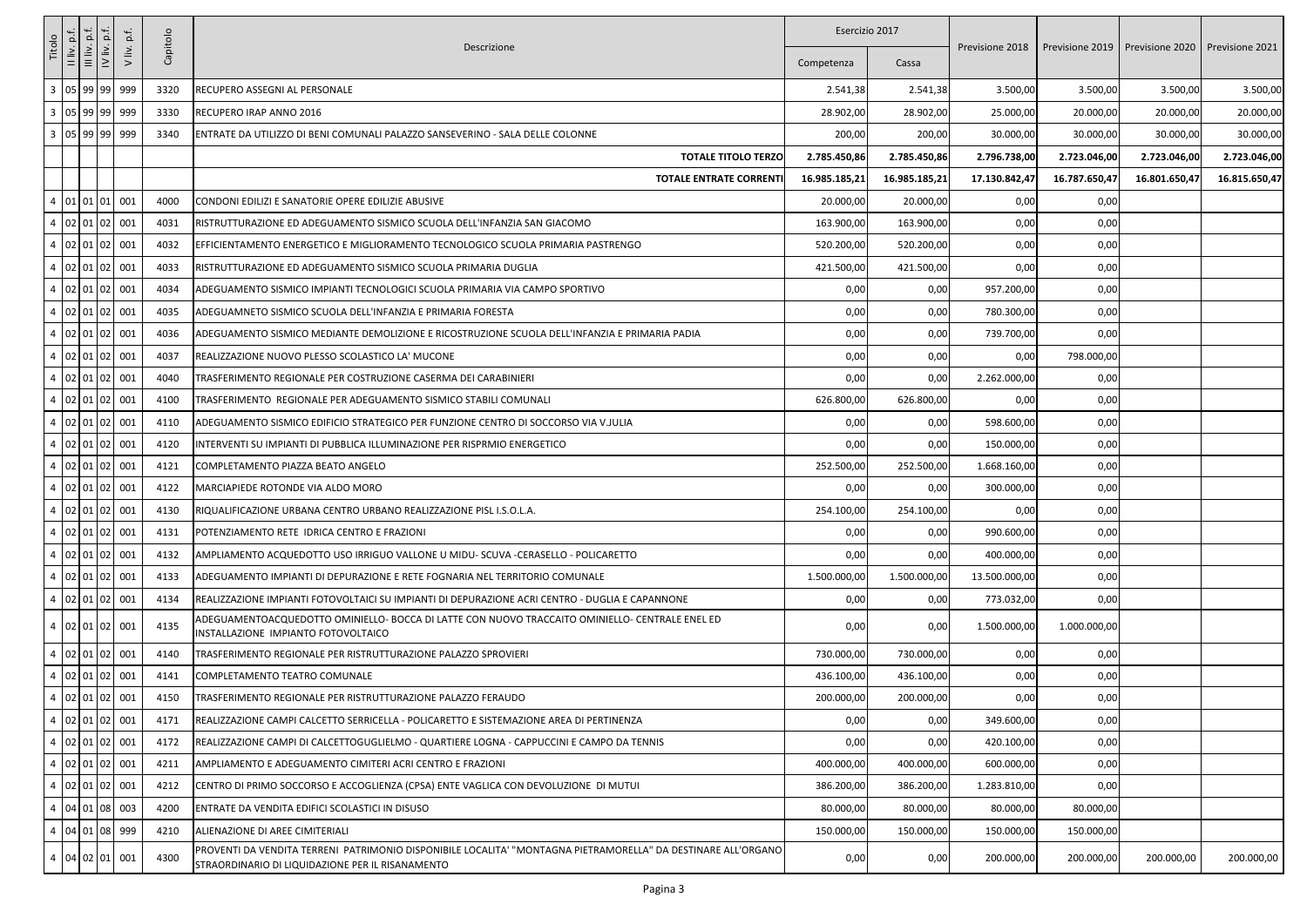|                | $\overline{p}$ .f.         | $\dot{\Omega}$ | p.f.                                      |          |                                                                                           | Esercizio 2017 |              |                 |                                   |              |                 |
|----------------|----------------------------|----------------|-------------------------------------------|----------|-------------------------------------------------------------------------------------------|----------------|--------------|-----------------|-----------------------------------|--------------|-----------------|
| Titolo         | II liv. p.f.<br>$III$ liv. | Vil N          | $\underline{\dot{\varepsilon}}$<br>$\geq$ | Capitolo | Descrizione                                                                               | Competenza     | Cassa        | Previsione 2018 | Previsione 2019   Previsione 2020 |              | Previsione 2021 |
|                | 4 04 02 01 999             |                |                                           | 4410     | ALIENAZIONE DI AREE E DI BENI IMMOBILI                                                    | 50.000,00      | 50.000,00    | 50.000,00       | 50.000,00                         |              |                 |
|                | 4 05 01 01 001             |                |                                           | 4400     | ENTRATE DERIVANTI DA PERMESSI DI COSTRUIRE                                                | 110.000,00     | 110.000,00   | 90.000,00       | 90.000,00                         | 90.000,00    | 90.000,00       |
|                | 4 02 01 02 001             |                |                                           | 6000     | REALIZZAZIONE MUSEO BEATO ANGELO                                                          | 408.300,00     | 408.300,00   | 0,00            | 0,00                              |              |                 |
|                | 4 02 01 02 001             |                |                                           | 6010     | COMPLETAMENTO PALAZZETTO DELLO SPORT                                                      | 1.236.000,00   | 1.236.000,00 | 0,00            | 0,00                              |              |                 |
|                |                            |                |                                           |          | TOTALE ENTRATE IN CONTO CAPITALE                                                          | 7.945.600,00   | 7.945.600,00 | 27.843.102,00   | 2.368.000,00                      | 290.000,00   | 290.000,00      |
| $\overline{7}$ | 01 01 01 001               |                |                                           | 7000     | <b>ANTICIPAZIONE DI CASSA DA ISTITUTO TESORIERE</b>                                       | 4.600.000,00   | 4.600.000,00 | 3.782.868,00    | 3.700.000,00                      | 3.700.000,00 | 3.700.000,00    |
|                |                            |                |                                           |          | TOTALE PER ANTICIPAZIONE DI CASSA                                                         | 4.600.000,00   | 4.600.000,00 | 3.782.868,00    | 3.700.000,00                      | 3.700.000,00 | 3.700.000,00    |
|                | 9   01   01   02   001     |                |                                           | 9000     | RITENUTE PER SCISSIONE IVA (SPILT PAYMENT)                                                | 500.000,00     | 500.000,00   | 500.000,00      | 500.000,00                        | 500.000,00   | 500.000,00      |
|                | 9   01   02   01   001     |                |                                           | 9010     | RITENUTE ERARIALI SU REDDITO DI LAVORO DIPENDENTE PER CONTO TERZI                         | 600.000,00     | 600.000,00   | 600.000,00      | 600.000,00                        | 600.000,00   | 600.000,00      |
|                | 9  01 02 01 001            |                |                                           | 9020     | RITENUTE PER ADDIZIONALE REGIONALE                                                        | 50.000,00      | 50.000,00    | 50.000,00       | 50.000,00                         | 50.000,00    | 50.000,00       |
|                | 9 01 02 01 001             |                |                                           | 9030     | RITENUTE PER ADDIZIONALE COMUNALE                                                         | 20.000,00      | 20.000,00    | 20.000,00       | 20.000,00                         | 20.000,00    | 20.000,00       |
|                | 9   01   02   01   001     |                |                                           | 9040     | RITENUTE IRPEF SU GETTONI DI PRESENZA AI CONSIGLIERI COMUNALI                             | 15.000,00      | 15.000,00    | 15.000,00       | 15.000,00                         | 15.000,00    | 15.000,00       |
|                | 9   01   02   01   001     |                |                                           | 9050     | RITENUTE IRPEF SU INDENNITA' DI CARICA AGLI AMMINISTRATORI COMUNALI                       | 40.000,00      | 40.000,00    | 40.000,00       | 40.000,00                         | 40.000,00    | 40.000,00       |
|                | 9  01 02 02 001            |                |                                           | 9100     | RITENUTE PREVIDENZIALI ED ASSISTENZIALI DA LAVORO DIPENDENTE PER CONTO DI TERZI           | 400.000,00     | 400.000,00   | 400.000,00      | 400.000,00                        | 400.000,00   | 400.000,00      |
|                | 9   01   02   02   001     |                |                                           | 9110     | RITENUTE AL PERSONALE DIPENDENTE PER RISCATTO LAUREA                                      | 10.000,00      | 10.000,00    | 10.000,00       | 10.000,00                         | 10.000,00    | 10.000,00       |
|                | 9   01   02   99   999     |                |                                           | 9120     | ALTRE RITENUTE AL PERSONALE DIPENDENTE PER CONTO TERZI (CESSIONI- SINDACALI ECC.)         | 200.000,00     | 200.000,00   | 200.000,00      | 200.000,00                        | 200.000,00   | 200.000,00      |
|                | 9   01   03   01   001     |                |                                           | 9200     | RITENUTE ERARIALI SU REDDITI DI LAVORO AUTONOMO PER CONTO TERZI                           | 150.000,00     | 150.000,00   | 150.000,00      | 150.000,00                        | 150.000,00   | 150.000,00      |
|                | 9   01   99   03   001     |                |                                           | 9300     | RIMBORSO DI FONDI ECONOMALI                                                               | 10.000,00      | 10.000,00    | 10.000,00       | 10.000,00                         | 10.000,00    | 10.000,00       |
|                | 9   01   99   06   001     |                |                                           | 9400     | DESTINAZIONE INCASSI VINCOLATI A SPESE CORRENTI AI SENSI DELL'ART.195 DEL TUEL            | 0,00           | 0,00         | 0,00            | 0,00                              | 0,00         | 0,00            |
|                |                            |                | 9  01 99  06   002                        | 9500     | REINTEGRO INCASSI VINCOLATI AI SENSI DELL'ART. 195 DEL TUEL                               | 0,00           | 0,00         | 0,00            | 0,00                              | 0,00         | 0,00            |
|                |                            |                | 9 01 99 99 999                            | 9800     | <b>GESTIONE OSL</b>                                                                       | 4.000.000,00   | 4.000.000,00 | 2.000.000,00    | 2.000.000,00                      | 2.000.000,00 | 2.000.000,00    |
|                |                            |                | 9   02   04   01   001                    | 9600     | COSTITUZIONE DI DEPOSITI CAUZIONALI O CONTRATTUALI PER CONTO DI TERZI                     | 35.000,00      | 35.000,00    | 35.000,00       | 35.000,00                         | 35.000,00    | 35.000,00       |
|                |                            |                | 9   02   99   99   999                    | 9700     | ALTRE ENTRATE PER CONTO DI TERZI                                                          | 100.000,00     | 100.000,00   | 100.000,00      | 100.000,00                        | 100.000,00   | 100.000,00      |
|                |                            |                | 9   02   99   99   999                    | 9710     | CORRISPETTIVO PER IL RILASCIO CARTE DI IDENTITA' (circolare ministero interno n. 11/2016) | 2.500,00       | 2.500,00     | 27.500,00       | 27.500,00                         | 27.500,00    | 27.500,00       |
|                |                            |                |                                           |          | <b>TOTALE PER PARTITE DI GIRO</b>                                                         | 6.132.500,00   | 6.132.500,00 | 4.157.500,00    | 4.157.500,00                      | 4.157.500,00 | 4.157.500,00    |
|                |                            |                |                                           |          |                                                                                           |                |              |                 |                                   |              |                 |
|                |                            |                |                                           |          |                                                                                           |                |              |                 |                                   |              |                 |
|                |                            |                |                                           |          |                                                                                           |                |              |                 |                                   |              |                 |
|                |                            |                |                                           |          |                                                                                           |                |              |                 |                                   |              |                 |
|                |                            |                |                                           |          |                                                                                           |                |              |                 |                                   |              |                 |
|                |                            |                |                                           |          |                                                                                           |                |              |                 |                                   |              |                 |
|                |                            |                |                                           |          |                                                                                           |                |              |                 |                                   |              |                 |
|                |                            |                |                                           |          |                                                                                           |                |              |                 |                                   |              |                 |
|                |                            |                |                                           |          |                                                                                           |                |              |                 |                                   |              |                 |
|                |                            |                |                                           |          |                                                                                           |                |              |                 |                                   |              |                 |
|                |                            |                |                                           |          |                                                                                           |                |              |                 |                                   |              |                 |